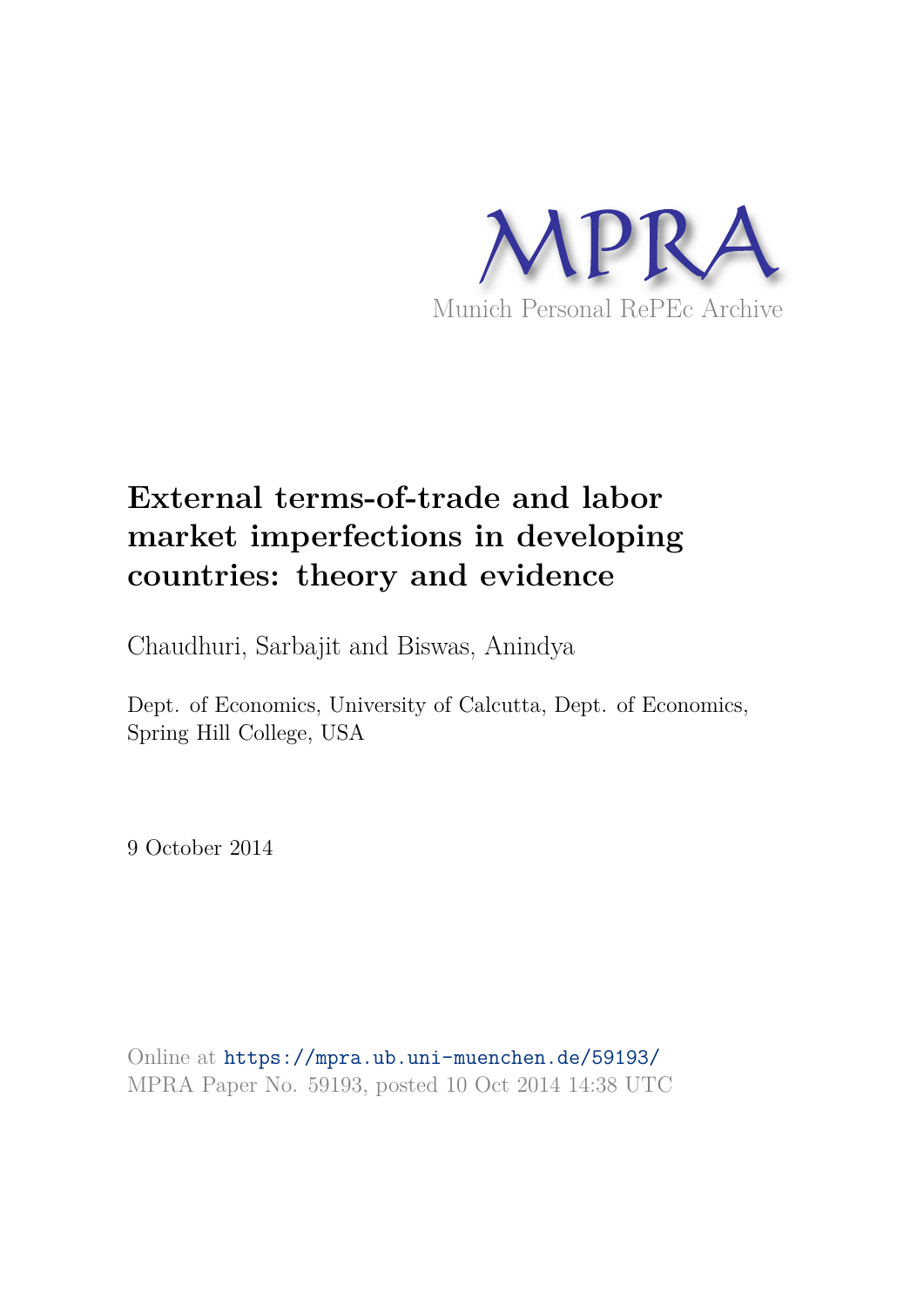# **External Terms-of-Trade and Labor Market Imperfections in Developing Countries: Theory and Evidence**

#### **Sarbajit Chaudhuri**

Dept. of Economics University of Calcutta Kolkata, India

sarbajitch@yahoo.com

**Anindya Biswas**♠ Spring Hill College Mobile, AL, USA abiswas@shc.edu

#### **(October 9, 2014)**

**ABSTRACT:** The paper addresses the question of whether developing countries possess any built-in mechanism that can cope with external terms-of-trade (TOT) shocks. Using a two-sector, full-employment general equilibrium model with endogenous labor market distortion theoretically it shows that such countries possess an inherent shock-absorbing mechanism that stems from their peculiar institutional characteristics and can lessen the gravity of detrimental welfare consequence of exogenous TOT movements. This result has been found to be empirically valid based on a panel dataset of 13 countries from 2000-2012. Our analyses lead to recommendation of an important policy that should be adhered to preserve this in-built system.

**Keywords:** Terms-of-trade shocks, Labor market imperfection, Welfare, Developing countries, Panel Data.

**JEL Classification:** D59, D60, F41, F13, J42, J52.

-

<sup>♠</sup> Corresponding author.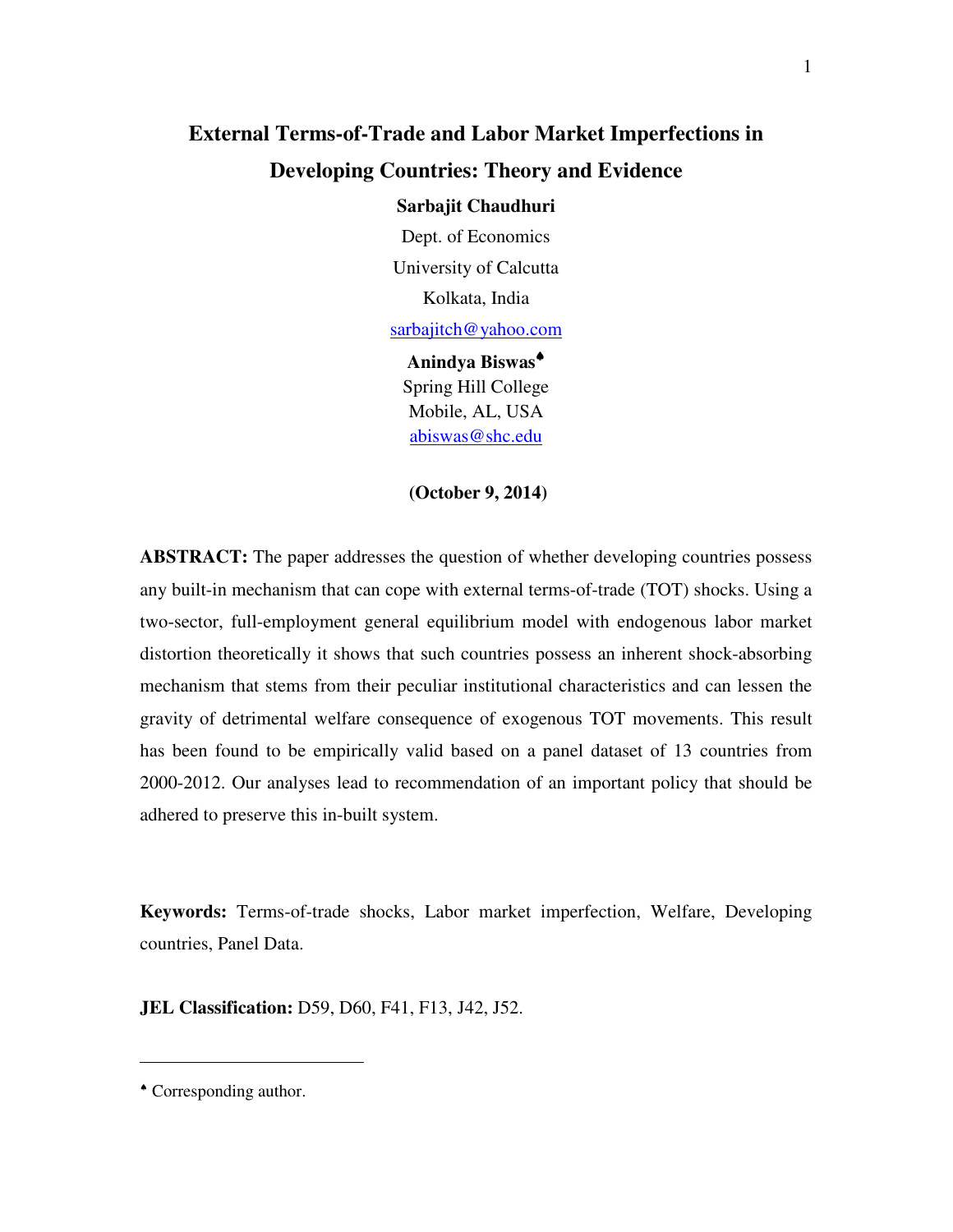# **External Terms-of-Trade and Labor Market Imperfections in Developing Countries: Theory and Evidence**

#### **1. Introduction and motivation**

In the literature on trade and development, a very large numbers of empirical studies have pointed out that developing countries are much more vulnerable to external terms-oftrade (TOT) shocks vis-à-vis the developed nations. These fluctuations are undesirable because they contribute to significantly increased volatility in the growth of output and hence social welfare. Studies e.g. Baxter and Kouparitsas (2006), Broda (2004), Mendoza (1995) and Kose (2002) have found that TOT fluctuations are twice as large in developing countries as in developed nations. According to them the nature of composition of export baskets, high degree of trade openness and very little influence over international commodity prices have been the main responsible factors.

For minimizing the adverse effects of unfavorable TOT movements studies like Hoffmann (2007), Tornell and Velasco (2000), Broda (2004), Broda and Tille (2003), Mendoza (1995) and Kose (2002), Edwards and Levy-Yeyati (2003) and Haddad et al. (2011) have suggested policies e.g. switching from fixed to flexible exchange rate regime and export diversification. Unfortunately, nowhere it has been pointed out that these economies have an in-built shock-absorbing mechanism that crops up due to their typical institutional characteristics and emphasized the necessity for adhering to development policies that do not impinge on this natural mechanism. In this study without undermining the efficacy of other suggested measures, we have demonstrated by using a  $2\times 2$  full-employment model for a small open economy with endogenous labor market distortion how the existence of labor market imperfection can minimize the severity of the detrimental TOT shocks. Analytically, our analysis also demonstrates that policies aimed at deregulating the labor market hurt the efficacy of small economies' inherent shock-absorbing capacity.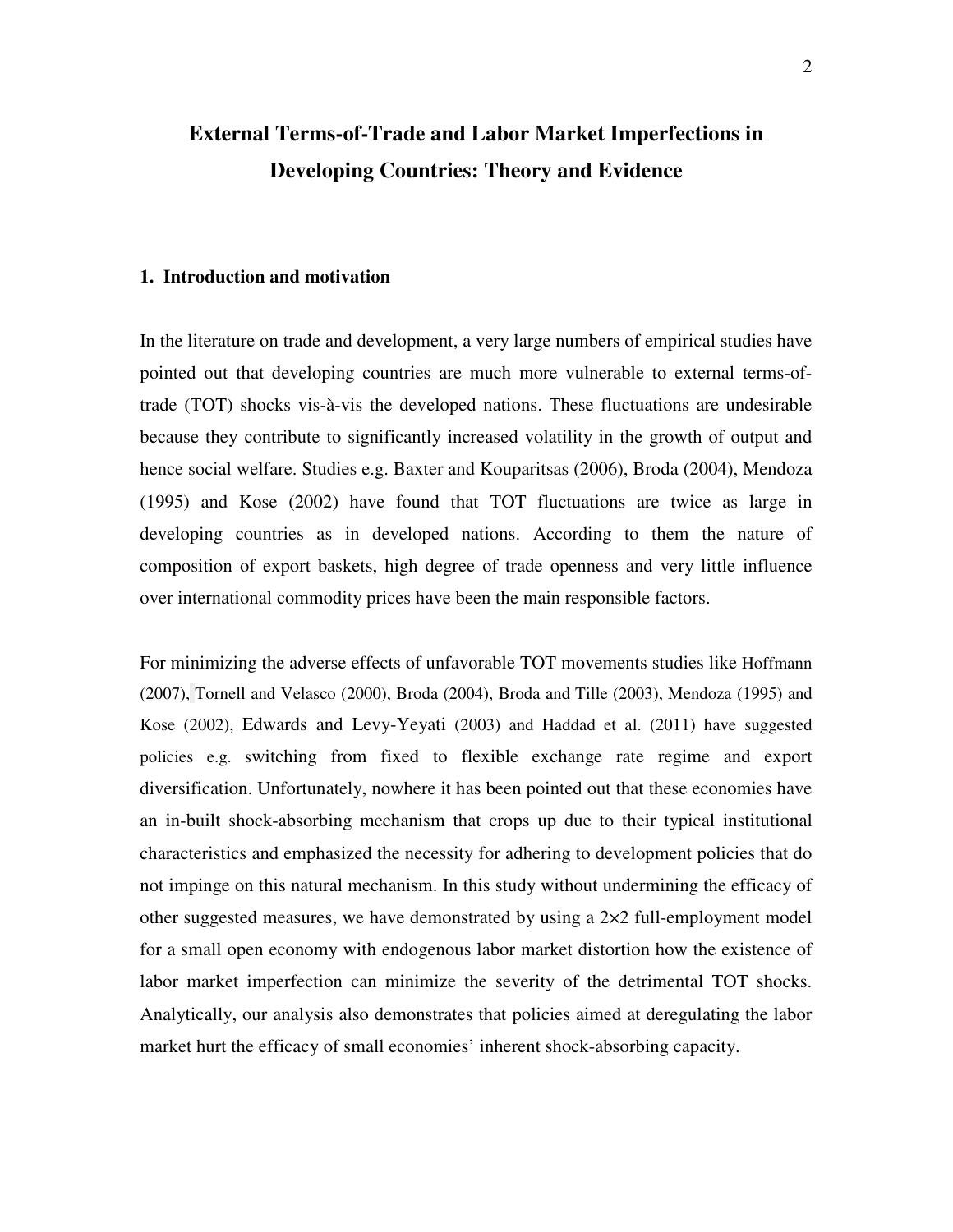Then, we have conducted a quantitative assessment of the theoretical result based on an annual panel dataset of 13 small developing countries over the recent time period of 2000-2012. In terms of economic growth, this empirical analysis finds that developing nations with higher intersectoral wage differential have been less affected during the liberalized regime vis-à-vis some other developing countries with relatively lower wage dispersion. More specifically, we have established that TOT movements in either direction have caused smaller fluctuations in per capita GDP growth in the economies with larger wage dispersion vis-à-vis the other group of countries in the post-reform period. Quite a large number of empirical studies involving consequences of TOT changes on the developing economies are available in the literature on trade and development. However, there has been virtually no work that relates welfare outcomes of external price movements to labor market institutions of the southern countries and builds up a formal theoretical structure with empirical validation. Here lies the importance of this study.

#### **2. The theoretical analysis and results**

We consider a 2×2 full-employment model with labor market imperfection in sector 2 for a small open economy. In sector 2 (a formal sector) workers receive the endogenously determined unionized wage,  $W^*$ , while their counterparts in sector 1 (an informal sector) receive the competitive wage, *W* . There is perfect mobility of capital between the two sectors and its economy-wide return is  $r$ . All other standard assumptions of the Heckscher-Ohlin-Samuelson (HOS) model continue to hold. Sectors 1 and 2 are the export and import-competing sectors, respectively. Commodity prices,  $P_i$  s are given by the small open economy assumption. Factor endowments are also exogenously given. Finally, commodity 1 is taken to be the numeraire.

The unionized wage is determined as a solution to the Nash bargaining game between the representative firm and the representative labor union in the unionized formal sector (sector 2) industry. Assuming homogenous firms and labor unions in sector 2 we here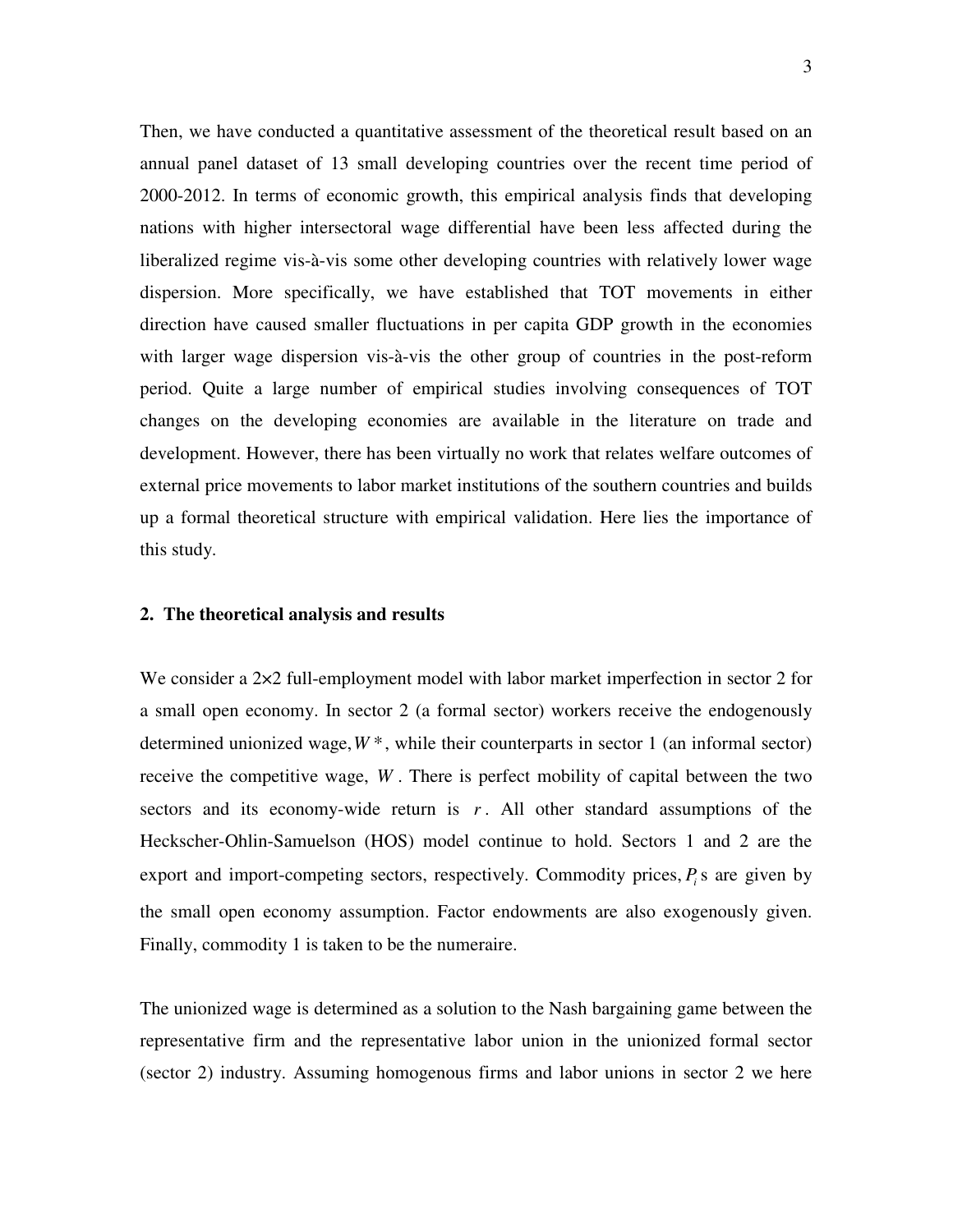directly borrow the simple unionized wage function as derived in detail in Chaudhuri and Mukhopadyay (2009) which is as follows.

$$
W^* = W^*(P_2, W, U); \text{ with } (\frac{\partial W^*}{\partial U}), (\frac{\partial W^*}{\partial W}), (\frac{\partial W^*}{\partial P_2}) > 0
$$
 (1)

In equation (1) the parameter, *U* denotes the bargaining strength of the labor union in each formal sector firm.<sup>1</sup> Besides,  $E_W = (\frac{\partial W^*}{\partial W^*} \frac{W}{W}) > 0$  $E_W = (\frac{\partial W^*}{\partial W} \frac{W}{W^*}) >$ ∂  $E_{\bf{p}} = (\frac{W}{2R} - \frac{I_2}{W})$ 2  $\left(\frac{\partial W^*}{\partial P}, \frac{P_2}{\partial W^*}\right) > 0$ \*  $E_P = (\frac{\partial W \ast P_2}{\partial P_2 W})$  $=\left(\frac{\partial W^*}{\partial P} \frac{P_2}{W} \right)$ ∂ ; and,

 $\left(\frac{\partial W^*}{\partial w^*} \frac{U}{\partial w^*}\right) > 0$ \*  $E_{\overline{U}} = \left(\frac{\partial W^*}{\partial U}\right)^{U}$  $U$ <sup>-</sup>  $\partial U$  W  $=\left(\frac{\partial W^*}{\partial W^*}\frac{U}{W^*}\right)$  $\frac{\partial W}{\partial U}$   $\frac{\partial W}{\partial V}$  > 0 denote the elasticities of *W* \*(.) with respect to *W*, *P*<sub>2</sub> and *U*, respectively; and,  $(E_w + E_p) = 1.0^2$ 

The equations of the general equilibrium structure of the economy are as follows.

$$
Wa_{L1} + ra_{K1} = 1\tag{2}
$$

$$
W^*(P_2, W, U)a_{L2} + ra_{K2} = P_2
$$
\n(3)

$$
a_{K1}X_1 + a_{K2}X_2 = K \tag{4}
$$

$$
a_{L1}X_1 + a_{L2}X_2 = L \tag{5}
$$

where  $a_{ji}$  is the amount of the *j* th factor required to produce one unit of output of sector *i* for  $j = L, K$ ; and,  $i = 1, 2$ . Equations (2) and (3) are the two competitive zero-profit conditions for the two sectors while equations (4) and (5) are the two full-employment conditions for capital and labor, respectively. Determination of factor prices and output levels are well-known.

 $\overline{a}$ 

**<sup>1</sup>** One of the most important objectives of the labor unions is to bargain with their respective employers so as to set the unionized wage,  $W^*$  as much higher as possible above their reservation wage i.e. the informal sector wage,*W* . The higher their bargaining power,*U* the larger would be the intersectoral wage differential. However, *U* is amenable to policy measures. If the government undertakes different labor market regulatory measures e.g. partial or complete ban on resorting to strikes by the trade unions, reformation of employment security laws to curb union power, *U* takes a lower value.

**<sup>2</sup>** See Chaudhuri and Mukhopadyay (2009) in this context.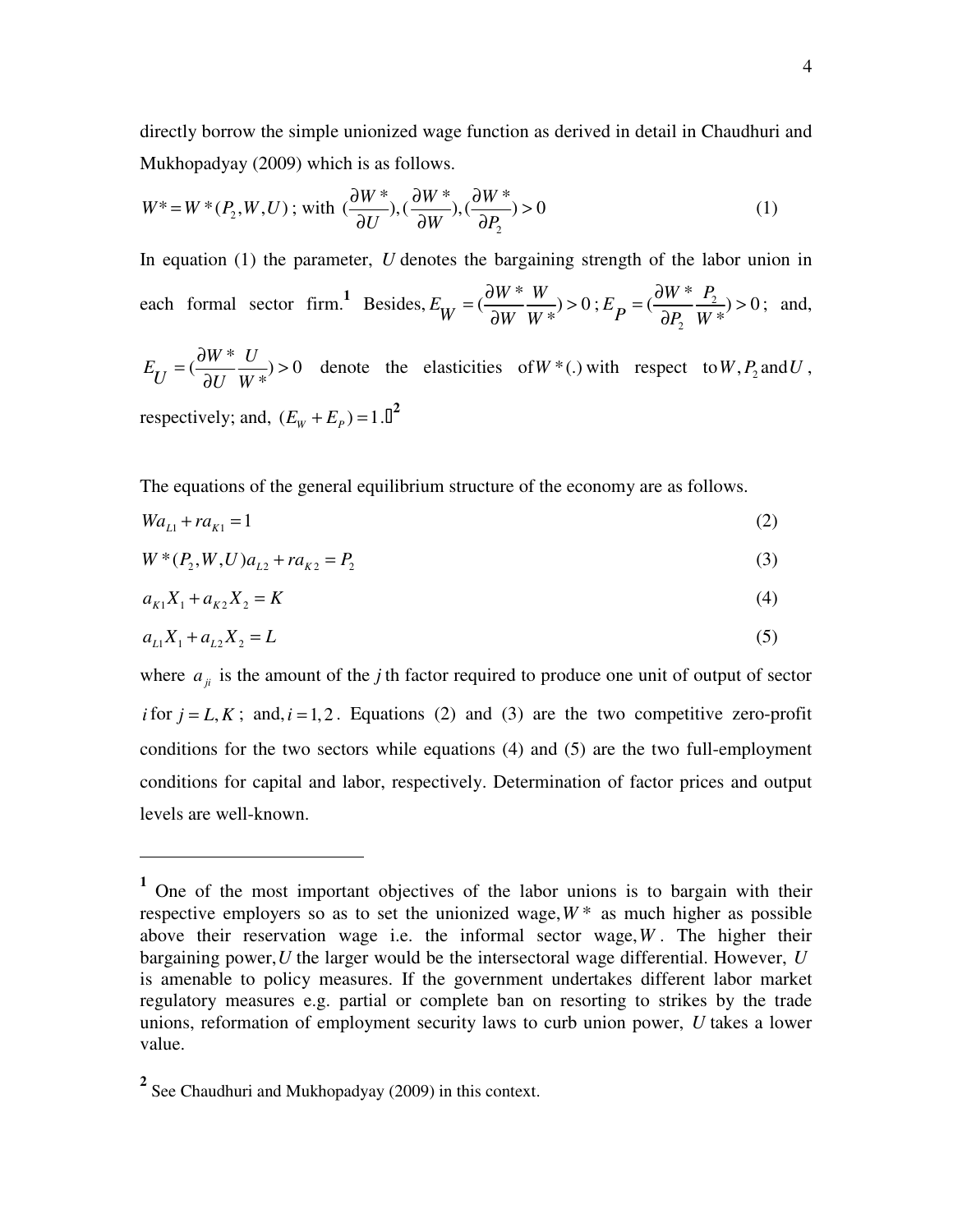It is assumed that sector 1 is more (less) labor-intensive (capital-intensive) than sector 2 in value sense i.e.  $\frac{m u_{L1}}{2} > \frac{m u_{L2}}{2}$ 1  $u_{K2}$  $\frac{L_1}{L_1}$   $\sim$   $\frac{W^* a_L}{L}$  $K1$   $u_K$  $Wa_{L1}$   $W^*a$  $a_{K1}$  *a*  $> \frac{W - u_{L2}}{W}$ . As  $W^* > W$  it automatically follows that sector 1 is more (less) labor-intensive (capital-intensive) than sector 2 in physical sense.

The demand side of the model is represented as follows.

Let *V* denote social welfare that depends on the consumption of two commodities, denoted  $D_1$  and  $D_2$ . The strictly quasi-concave social welfare function is depicted by  $V = V(D_1, D_2)$  (6)

The balance of trade equilibrium requires that

$$
D_1 + P_2 D_2 = X_1 + P_2 X_2 \tag{7}
$$

The volume of import of commodity 2, denoted *M* is given by the following.

$$
M = D_2(P_2, Y) - X_2
$$
  
(-)(+) (8)

In equation (8), *Y* denotes national income at domestic/international prices and is given by

$$
Y = X_1 + P_2 X_2 \tag{9}
$$

#### **2.1 Theoretical results -- consequences of deterioration in TOT**

Deterioration in TOT in the existing structure means an increase in the relative international price of commodity 2 i.e.  $P_2$ .

Totally, differentiating equations  $(1) - (5)$ , the following proposition can be easily proved.

**Proposition 1:** Deterioration in the TOT leads to: (i) a decrease in the competitive wage,  $W$ ; (ii) an increase in the return to capital,  $r$ ; (iii) an ambiguous effect on the unionized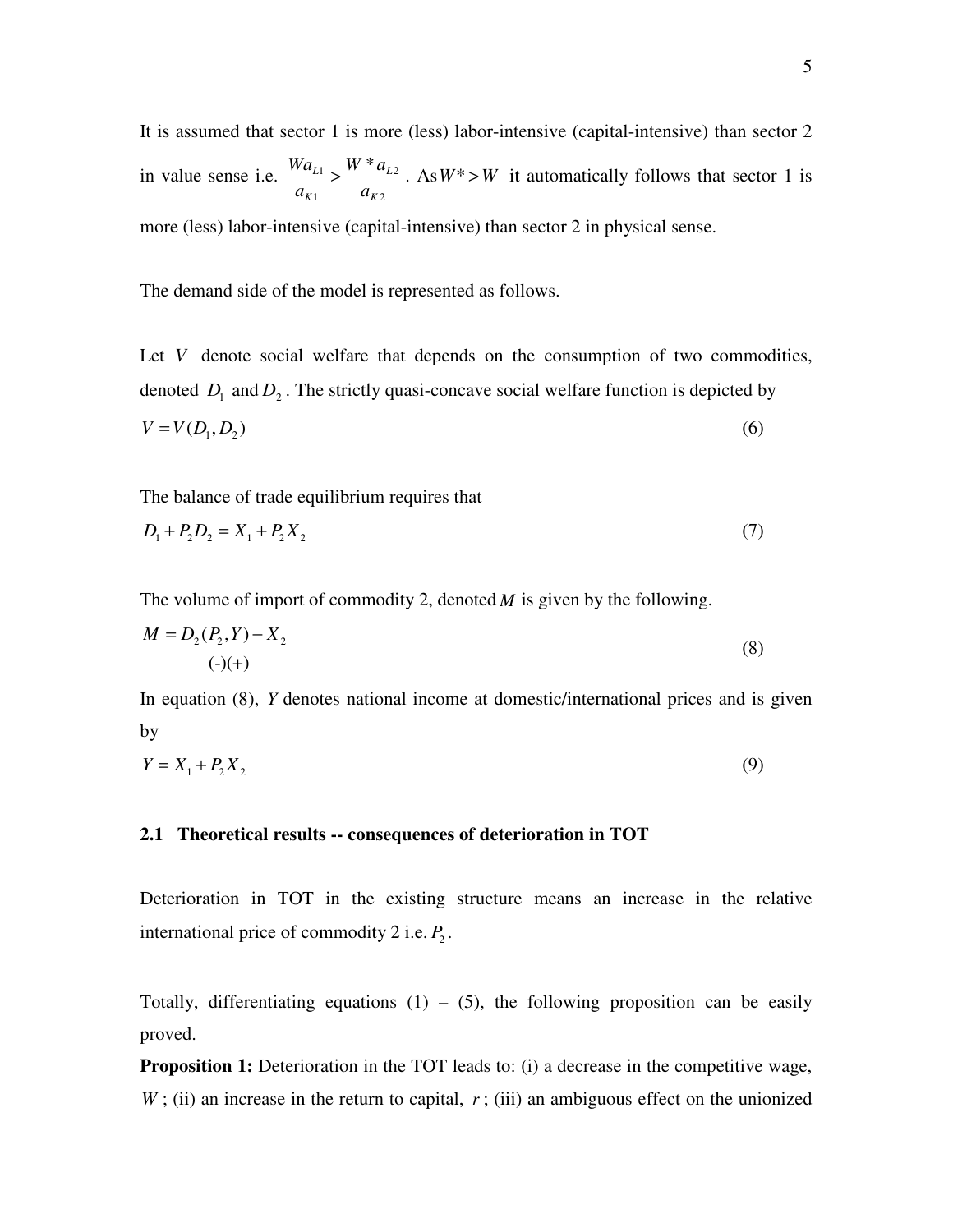wage,  $W^*$ ; (iv) decreases in wage-rental ratios,  $(W/r)$  and  $(W^*/r)$ ; (v) an increase in intersectoral wage differential,  $(W^* - W)$ ; (v) an expansion (a contraction) of sector 2 (sector 1); and, (vi) an increase in employment of labor in sector 2,  $L_2 = a_{L2}X_2$ ).

We verbally explain proposition 1 as follows. As  $P_2$  rises a *Stolper-Samuelson effect* takes place that lowers *W* and raises *r* as sector 2 (sector 1) is capital-intensive (laborintensive).  $W^*$  gets affected due to two reasons. An increase in  $P_2$  produces a direct positive effect on  $W^*$  (:  $E_p > 0$ ) while the decrease in *W* produces an induced negative effect (∴  $E_W > 0$ ). The net effect on  $W^*$  is, however, ambiguous. It depends on the magnitudes of different technological, institutional, and trade-related parameters. Nevertheless, even if the net effect on  $W^*$  is negative it would be less severe than that on *W* due to the presence of the additional direct positive effect on the former. Consequently, the  $(W^* - W)$  gap widens. However, it can be easily shown that the  $(W^*/r)$  ratio surely decreases.<sup>3</sup> Consequently, producers in both the sectors substitute capital by labor that raises the labor-output ratios,  $a_{L1}$  and  $a_{L2}$  and lowers capital-output ratios,  $a_{K1}$  and  $a_{K2}$ . A *Rybczynski type effect* takes place leading to a contraction (an expansion) of sector 1 (sector 2).<sup>4</sup> As sector 2 expands, the aggregate employment of labor in this sector,  $L_2 = a_{L2} X_2$  also increases.

We now investigate the welfare consequence of the TOT changes. Differentiating equations  $(1) - (9)$  the following expression can be derived.<sup>5</sup>

-

**<sup>3</sup>** Mathematical proofs are quite straightforward.

**<sup>4</sup>** It is needless to point out that a *Stolper-Samuelson effect* is followed by a *Rybczynski type effect* if technologies of production are of variable-coefficient type.

**<sup>5</sup>** Interested readers can check these from proofs of similar results available in Chaudhuri and Mukhopadhyay (2014).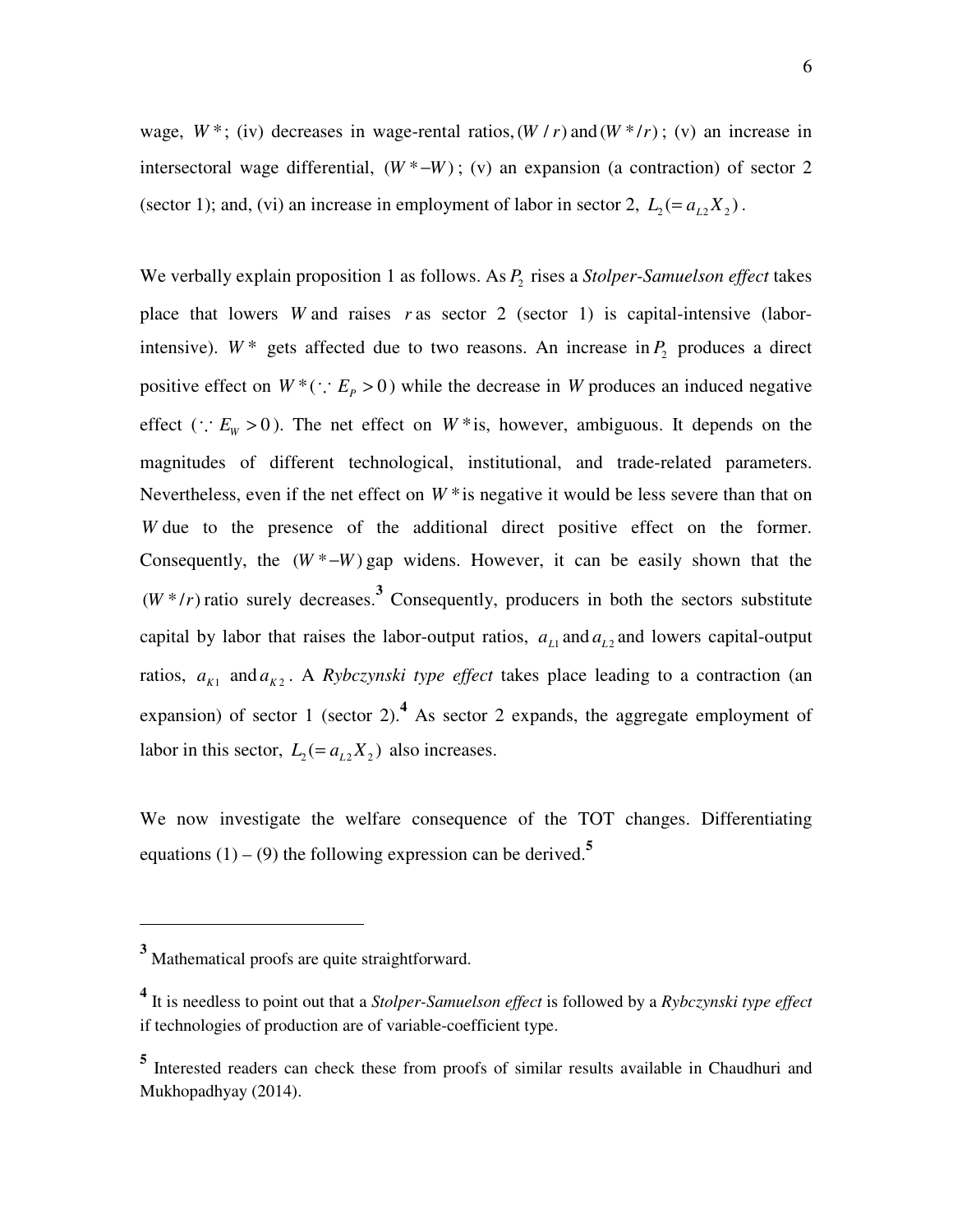$$
(\frac{1}{V_1}\frac{dV}{dP_2}) = (W^* - W)(\frac{dL_2}{dP_2}) - M
$$
  
(+) (+) (+) (+)

From equation (10) the following proposition readily follows.

**Proposition 2:** The presence of labor market imperfection, reflected in intersectoral wage differential, can soften the blow of an exogenous TOT shock on welfare.

Proposition 2 can intuitively be explained in the following fashion. In the existing set-up an exogenous TOT shock can affect social welfare in two ways. First, as the relative price of the import good rises, the import-competing sector (sector 2) expands following a *Rybczynski type effect* at the cost of the export sector (sector 1). As the high wage-paying sector (sector 2) now absorbs more workers than previously the aggregate wage income rises. This we call the *labor reallocation effect (LRE)*, which produces a positive effect on welfare. On the contrary, welfare deteriorates because the economy has now to pay more for importing a certain amount of commodity 2 from the international market whose relative price has increased. This may be termed as the *value of import effect (VIE)*. The magnitudes of *LRE* and *VIE* are captured by the first and second terms of the right-hand-side of equation (10), respectively. Therefore, we find that social welfare improves due to positive *LRE* and worsens due to negative *VIE*. So, even if the positive *LRE* cannot outweigh the negative effect of *VIE*, it definitely neutralizes at least a part of the aggregate detrimental outcome of the latter effect on social welfare.

The degree of labor market distortion which is reflected in the magnitude of intersectoral wage differential,  $(W^*$ <sup>-</sup> $W$ ) depends positively on the bargaining power of the labor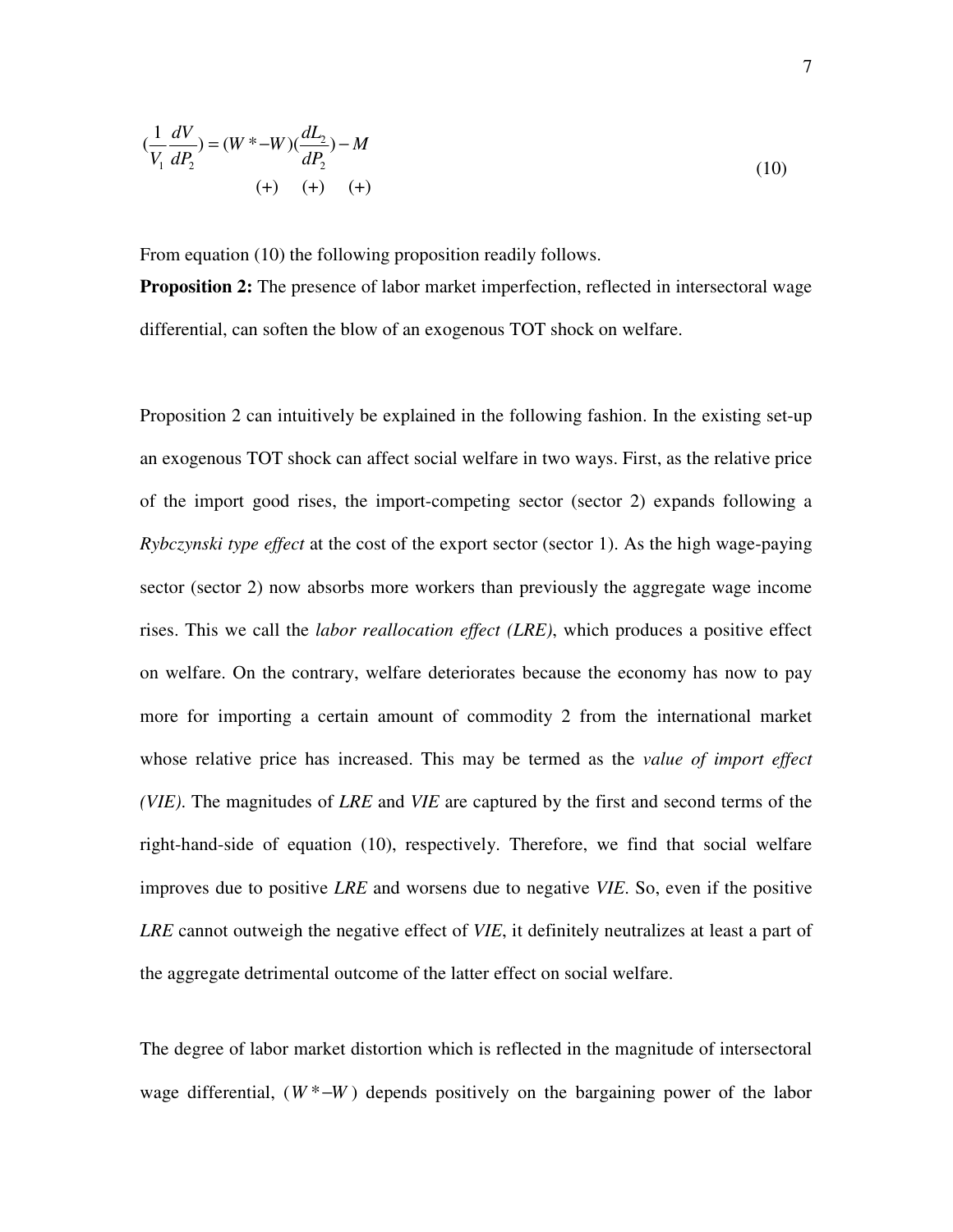unions,  $U$ . From (10) we note that the higher (lower) the value of  $U$  the larger (smaller) would be the intersectoral wage differential and so would be the strength of the *LRE*. Now, labor market reform which means lowering, *U* weakens the strength of this beneficial effect on welfare. Thus, this policy would make the economy more vulnerable to unfavorable TOT movements at the international market. In the extreme case, when there is no labor market distortion we have  $W^* = W$ . Consequently, there would be no positive *LRE*. In this situation, the consequence of adverse TOT movements at the international market on national welfare would completely be felt by the economy. The final proposition of the theoretical analysis is now imminent.

**Proposition 3:** Labor market reforms aimed at lowering the trade union bargaining power make the economy more susceptible to unfavorable exogenous TOT movements.

#### **3. The empirical analysis**

-

In this section we conduct an empirical analysis based on an annual panel dataset of 13 small developing countries over the recent time period of 2000-2012 to substantiate our main theoretical finding that the countries with higher wage dispersion are less prone to exogenous TOT changes compared to those countries with lower wage dispersion (proposition 2). Here countries are selected on the basis of 'earnings dispersion among employees (decile 9 versus decile 1)' data availability from ILOSTAT database from International Labor Organization (ILO) website.**<sup>6</sup>** We consider this earnings dispersion as

<sup>&</sup>lt;sup>6</sup> In ILOSTAT database this variable is defined as "This measure of earnings dispersion refers to the ratio of average earnings of employees in the ninth decile to those of employees in the first decile of the earnings". There are 38 countries for which this variable is available and following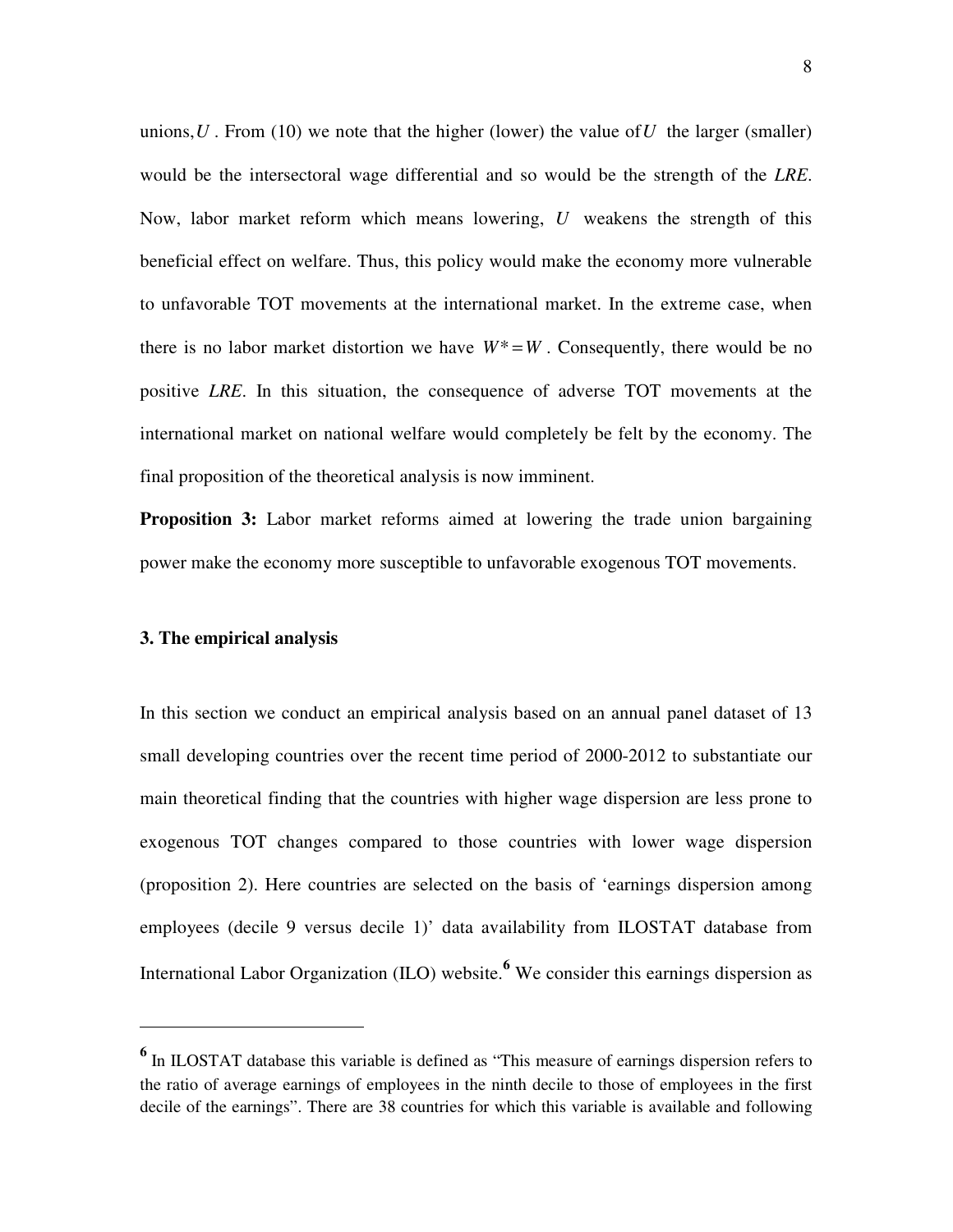a proxy for wage dispersion which varies greatly among countries as it is evident from the following figure.



 $\overline{a}$ 

Based on median of these average earnings dispersion we create two groups of countries. Higher wage dispersion countries are Bolivia, Colombia, Costa Rica, Ecuador, Indonesia, and Malaysia while lower wage dispersion countries are Brazil, Dominican Republic, Guatemala, India, Turkey, and Venezuela. Now, a panel data analysis is conducted to empirically measure the effect of external *TOT* changes on the per-capita GDP growth (*pcgdp*) while controlling for openness (*OPEN*) as a measure of percentage of export and import over GDP. This empirical analysis utilizes the following basic formulation

$$
pcgdp_{ii} = \beta_1 + \beta_2 TOT_{ii} + \beta_3 OPEN_{ii} + u_{ii}
$$
\n
$$
(11)
$$

our theoretical model's foundation we did not consider those countries which are in the high income (both OECD and non-OECD) groups and countries for which data either for *pcgdp*, or *TOT*, or *OPEN* are not available from 2000 to 2012.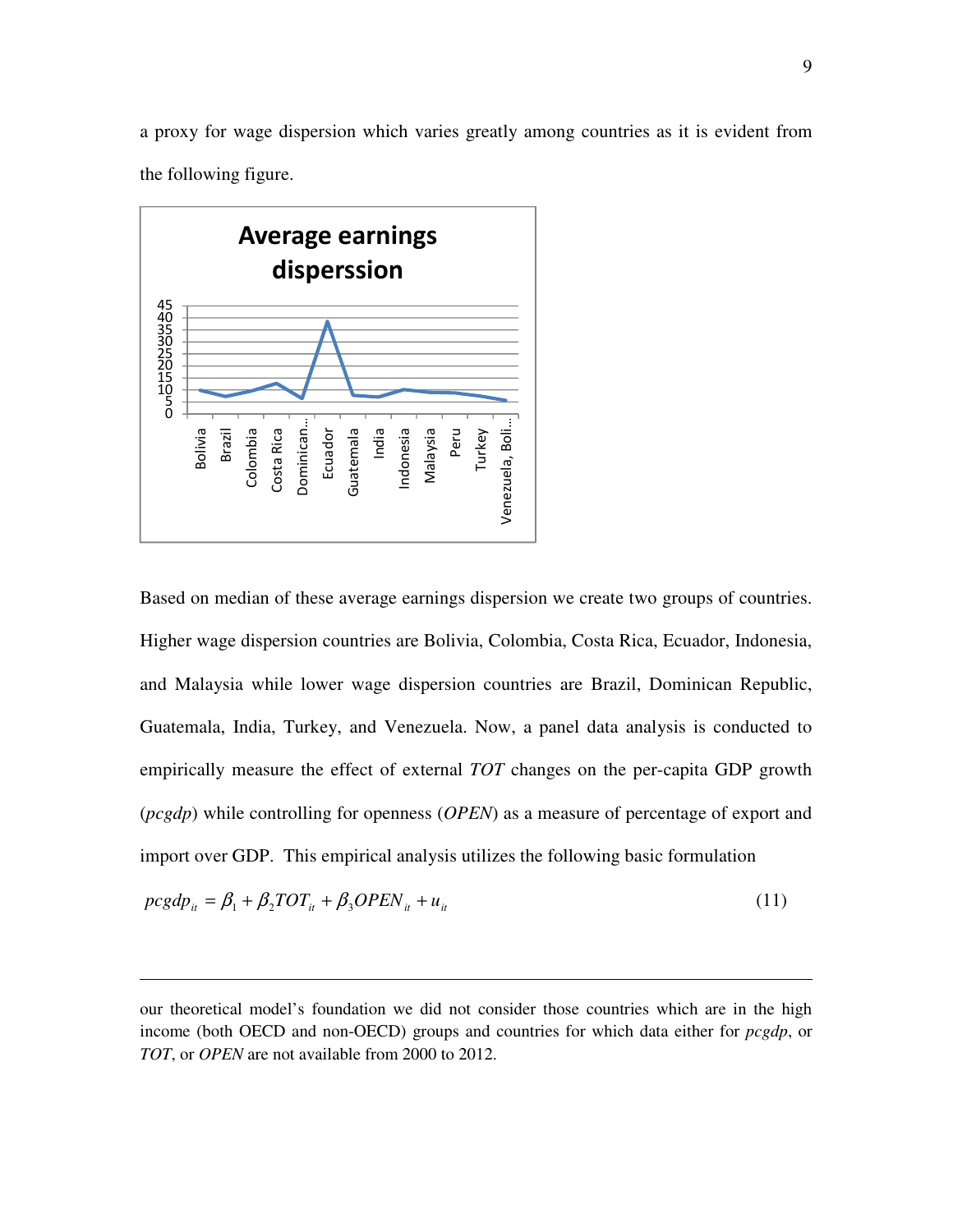where  $i = 1, 2, \ldots, 7$  for higher wage dispersion countries and  $i = 1, 2, \ldots, 6$  for lower wage dispersion countries and  $t = 1, 2, ..., 13$  and  $E(u_{it}) \sim N(0, \sigma_u^2)$ . The left-hand side is the annual percentage growth rate of GDP per-capita which is obtained from the World Development Indicators of the World Development Report (WDR) for different years**.**  Note that instead of calculating *pcgdp* we have rather collected such series directly from the WDR database. The right-hand side involves annual percentage growth rates of *TOT* and *OPEN*. Before estimating this equation we have checked stationary aspect of each series and found that each of these series is highly stationary in terms of the well-known Augmented Dickey Fuller (ADF) test.**<sup>7</sup>**

At the beginning, equation (11) is estimated with ordinary least squares on pooled timeseries cross-section data. Thereafter, we have considered a fixed effect (FE) model (11a) by adding dummy for each country so that we are able to estimate the pure effect of the explanatory variables on the *pcgdp* by controlling for the unobserved heterogeneity.

$$
pcgdp_{ii} = \beta_{1i} + \beta_2 TOT_{it} + \beta_3 OPEN_{it} + u_{it}
$$
\n(11a)

Each dummy  $(\beta_{1i})$  is absorbing the time-invariant effects particular to each country, if any. Since our group of countries is diverse we have a reason to believe that differences across countries might have some influence on the RER, therefore, we have proceeded by considering a random effect model (11b).

$$
pcgdp_{ii} = \beta_1 + \beta_2 TOT_{ii} + \beta_3 OPEN_{ii} + e_i + u_{ii}
$$
\n(11b)

<u>.</u>

<sup>&</sup>lt;sup>7</sup> For the sake of brevity we have not reported these results explicitly.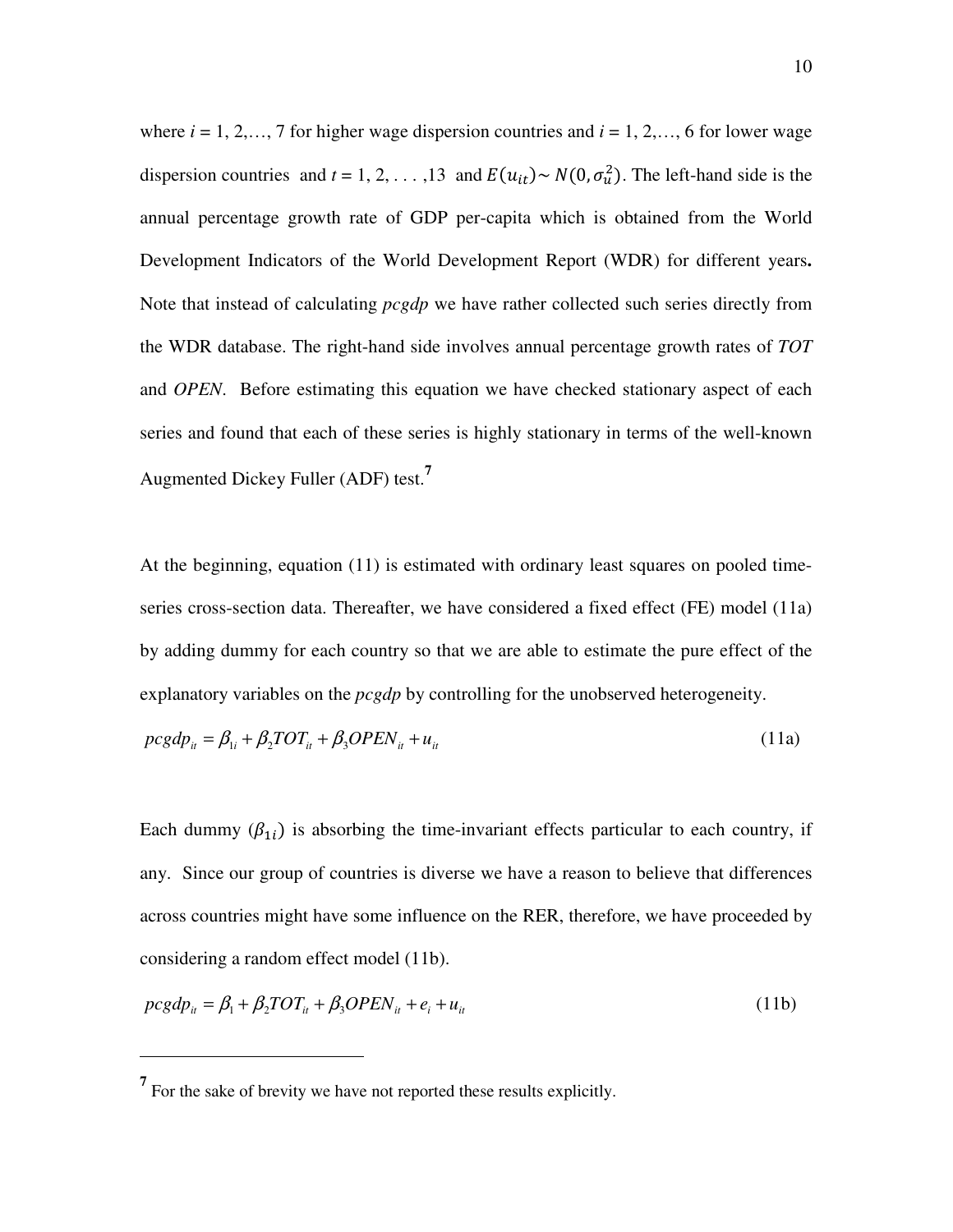where  $e_i$  is a random error term with a mean value of zero and variance of  $\sigma_e^2$ .

Both fixed-effect (FE) and random-effect (RE) panel data regression models pass the standard F test for overall significance at the 1% level. Since we have used the timeseries cross-section data for different countries, the residuals might have suffered from the heteroskedasticity problem and hence are adjusted by providing t-value based on heteroskedasticity corrected robust estimation method. The impact of *TOT* on the *pcgdp* is largely consistent with our theoretical model. The estimated coefficient of the *TOT* in the *pcgdp* equation is positive and statistically significant for FE and RE panel data models whereas, the control variable *OPEN* is not statistically significant for the group of countries with lower wage dispersion (see Table 2). On the other hand, for the group of countries with higher wage dispersion (see Table 1) although the estimated coefficient of the *TOT* in the *pcgdp* is positive it is not statistically significant in all the three panel data models. However, one thing should be noted that the signs of the estimated parameters for the coefficient of *TOT* are remarkably consistent and intuitively correct in all the underlying models.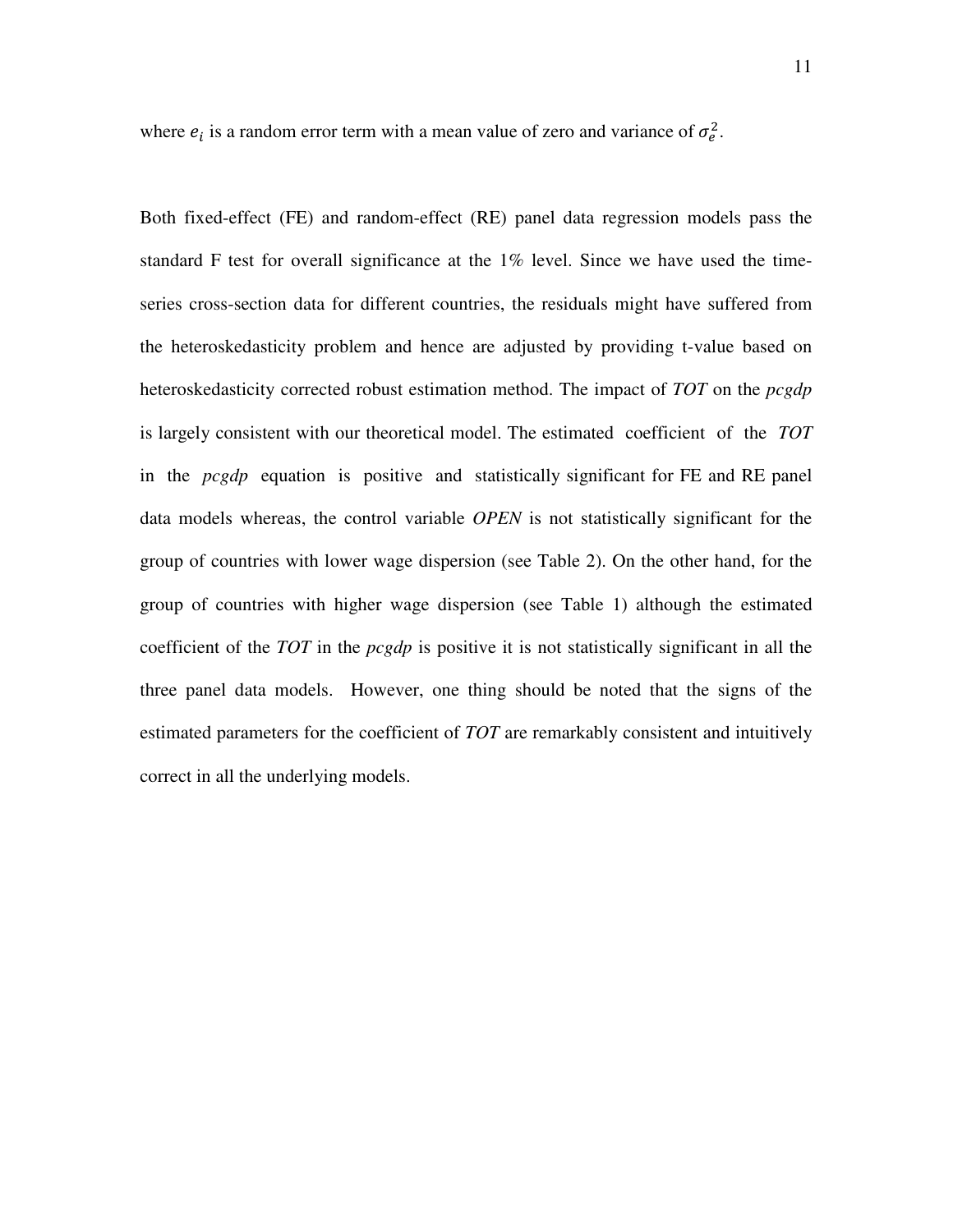## **[Insert Table 1 is about here]**

| Variables   | <b>OLS</b>   | FE         | <b>RE</b>  |
|-------------|--------------|------------|------------|
|             | (Pooled)     |            |            |
| <b>TOT</b>  | 0.019        | 0.007      | 0.013      |
|             | $(0.60)^{a}$ | (0.23)     | (0.46)     |
| <b>OPEN</b> | $0.071**$    | $0.091*$   | $0.082**$  |
|             | (2.12)       | (2.42)     | (2.10)     |
| Constant    | 2.866***     | $2.877***$ | $2.872***$ |
|             | (11.28)      | (32.87)    | (8.21)     |

**Table 1: Panel data analysis with countries having higher wage dispersions** 

<sup>a</sup>t-value (corresponding to robust standard error) in parentheses.

\*\*\* Significant at 1% level. \*\* Significant at 5% level. \* Significant at 10% level.

### **[Insert Table 2 is about here]**

| Variables   | OLS          | FE           | RE         |
|-------------|--------------|--------------|------------|
|             | (Pooled)     |              |            |
| <b>TOT</b>  | 0.079        | $0.120**$    | $0.102***$ |
|             | $(1.47)^{a}$ | $(4.17)^{a}$ | (4.61)     |
| <b>OPEN</b> | $-0.011$     | $-0.028$     | $-0.022$   |
|             | (0.23)       | (0.84)       | (0.75)     |
| Constant    | $2.745***$   | $2.705***$   | $2.723***$ |
|             | (6.10)       | (45.58)      | (3.81)     |

**Table 2: Panel data analysis with countries having lower wage dispersions** 

<sup>a</sup>t-value (corresponding to robust standard error) in parentheses.

\*\*\* Significant at 1% level. \*\* Significant at 5% level. \* Significant at 10% level.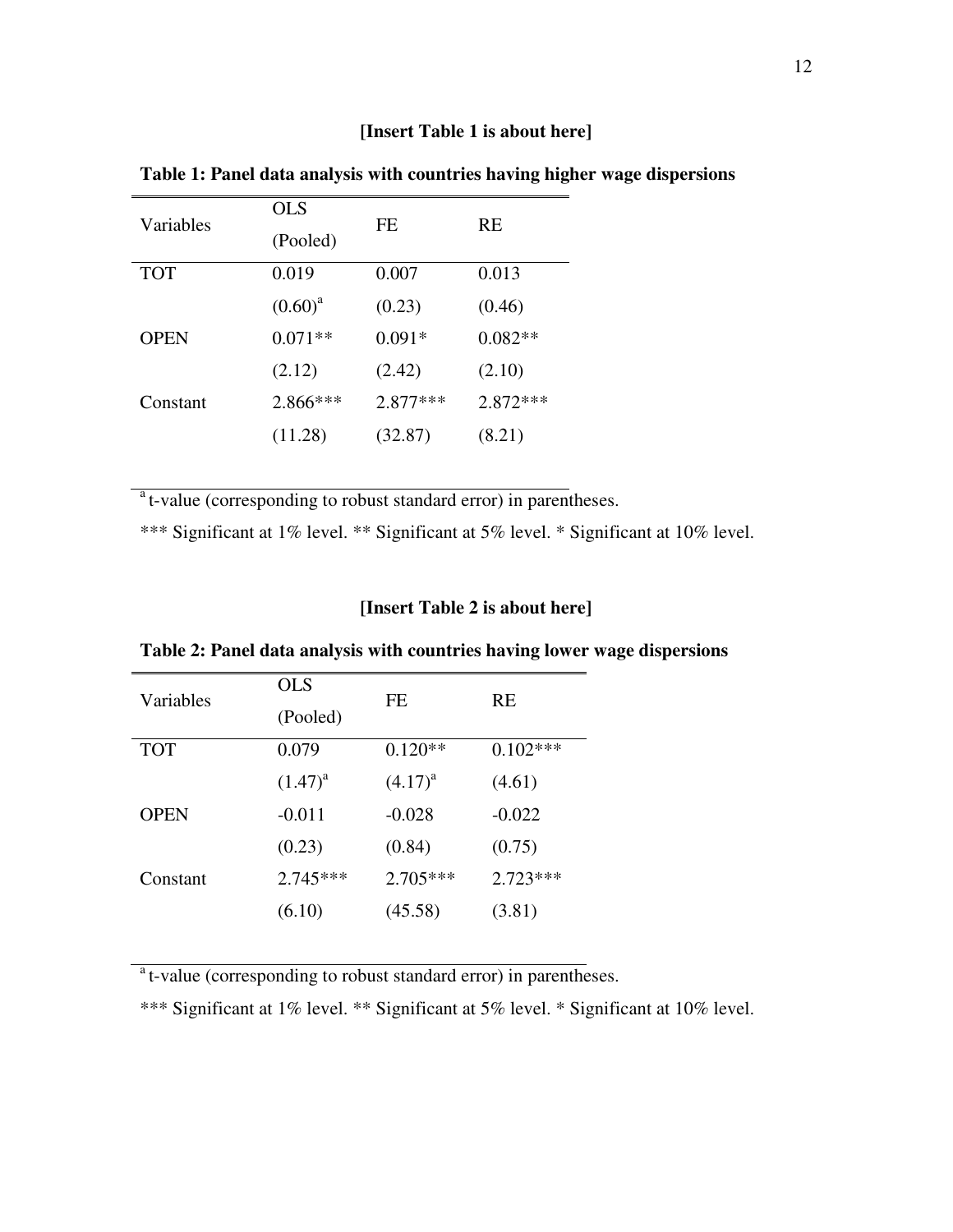To check the robustness of the above findings, we have also considered this analysis without considering the control variable *OPEN*. Results relating to higher wage dispersion countries are reported in Table 3 whereas the estimates corresponding to lower wage dispersion countries are reported in Table 4. These results also support our analytical finding that countries with higher wage dispersion are relatively less affected by TOT fluctuations of recent years compared to those countries with lower wage dispersion.

#### **[Insert Table 3 is about here]**

| Variables  | <b>OLS</b>   | FF.        | <b>RE</b>  |
|------------|--------------|------------|------------|
|            | (Pooled)     |            |            |
| <b>TOT</b> | 0.055        | 0.054      | $0.054**$  |
|            | $(1.85)^{a}$ | (1.90)     | (2.18)     |
| Constant   | 2.838***     | $2.842***$ | $2.840***$ |
|            | (10.64)      | (33.82)    | (9.04)     |

**Table 3: Panel data analysis with countries having higher wage dispersions** 

<sup>a</sup>t-value (corresponding to robust standard error) in parentheses.

\*\*\* Significant at 1% level. \*\* Significant at 5% level. \* Significant at 10% level.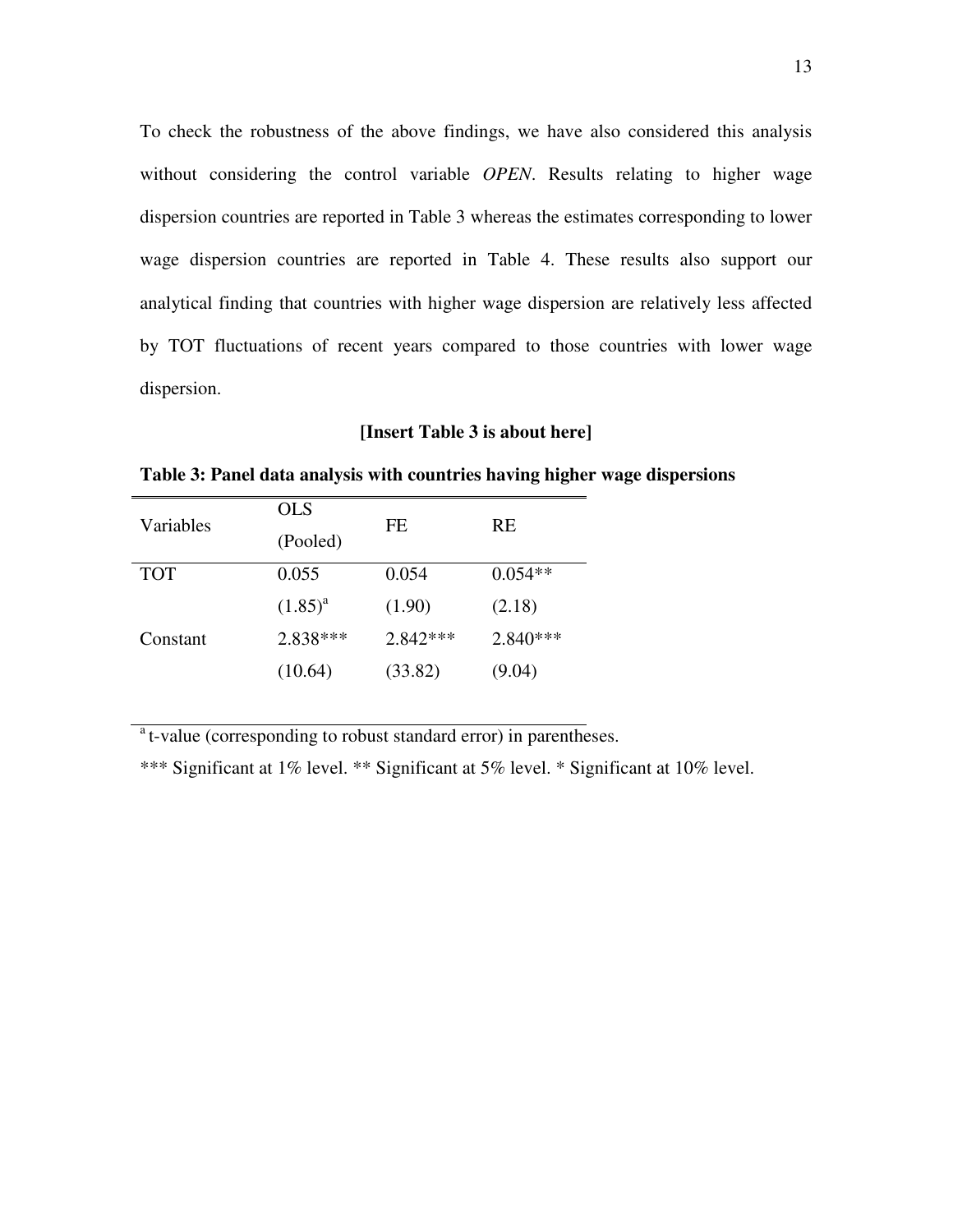#### **[Insert Table 4 is about here]**

| Variables  | <b>OLS</b>   | FE           | <b>RE</b>  |
|------------|--------------|--------------|------------|
|            | (Pooled)     |              |            |
| <b>TOT</b> | 0.077        | $0.115**$    | $0.097***$ |
|            | $(1.43)^{a}$ | $(5.55)^{a}$ | (5.10)     |
| Constant   | 2.719 ***    | $2.639***$   | $2.677***$ |
|            | (6.02)       | (60.34)      | (3.72)     |

**Table 4: Panel data analysis with countries having lower wage dispersions** 

<sup>a</sup>t-value (corresponding to robust standard error) in parentheses.

\*\*\* Significant at 1% level. \*\* Significant at 5% level. \* Significant at 10% level.

To decide between the FE and RE for the appropriate model particular to our dataset we have conducted well-known Hausman test where the null hypothesis considers that the preferred model is the RE model and have found that we fail to reject the null hypothesis. Thereafter, we have proceeded by conducting the Lagrange Multiplier (LM) test for the panel effect with the null hypothesis that the variance across countries is zero. The result indicates that we fail to accept the null hypothesis which in turn substantiates our empirical analysis with panel data instead of considering separate OLS regression for each country. Moreover, in view of the short time span and assumed parameter homogeneity, following Baltagi et al. (2009), we can conclude that the panel results should be more reliable vis-a-vis pooled OLS results (given in the first column in each of the above tables), which we have exactly done here.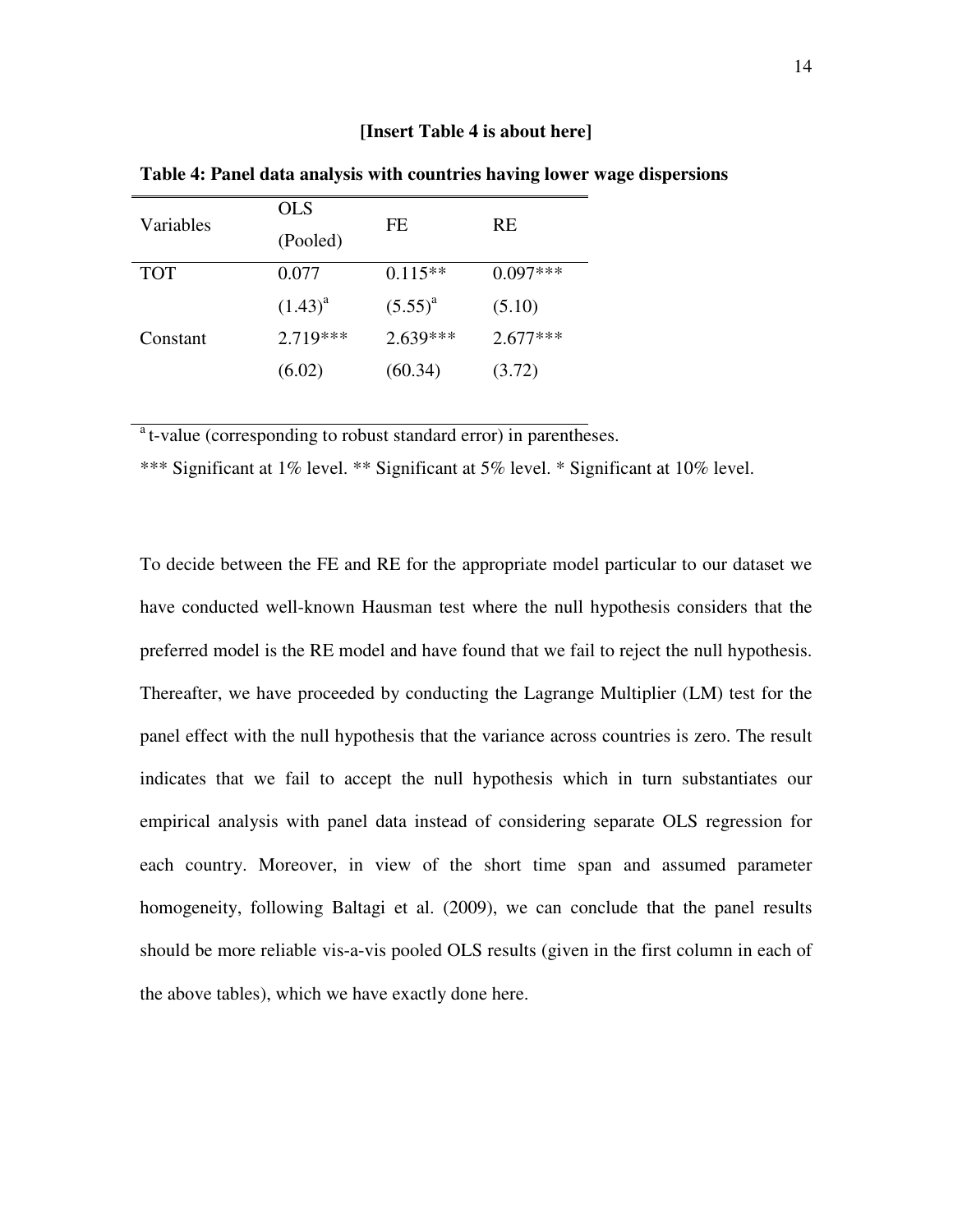This result suggests that, on average, a 1% increase in *TOT* across time and between countries with lower wage dispersion caused about 0.1% overall increase in the *pcgdp* whereas countries with higher wage dispersion had experienced either no **(see Table 1)** or lower (almost half) impact (0.05%, see Table 3) of TOT changes on the *pcgdp.* Hence, our findings are as follows: the effect of TOT changes on *pcgdp* growth had been typically small in absolute terms but consistently significant relative only to the developing countries with lower wage dispersion. These results provide systematic econometric evidence to support the hypothesis that the TOT changes had significant impact on economic growth in the countries with lower wage dispersion but negligible impact on growth in higher wage dispersion countries during the period, 2000-2012.

#### **4. Concluding remarks and policy recommendations**

Some recent empirical studies have found that developing countries are more prone to external terms-of-trade shocks compared to developed nations. Policies like switching from fixed to flexible exchange rate regime and diversification of the export basket have been advocated in general to minimize the negative effects resulting from such international disturbances. However, possibly no attempt has been made to identify the inherent shock-absorbing mechanism in the developing countries which arises out of their typical institutional characteristics. In this study, we have demonstrated how the existence of labor market imperfection can lessen the gravity of detrimental TOT shocks on social welfare. Moreover, by examining cross-country data we substantiate our findings that countries with relatively higher intersectoral wage differential have experienced smaller fluctuations in per capita GDP owing to TOT changes during the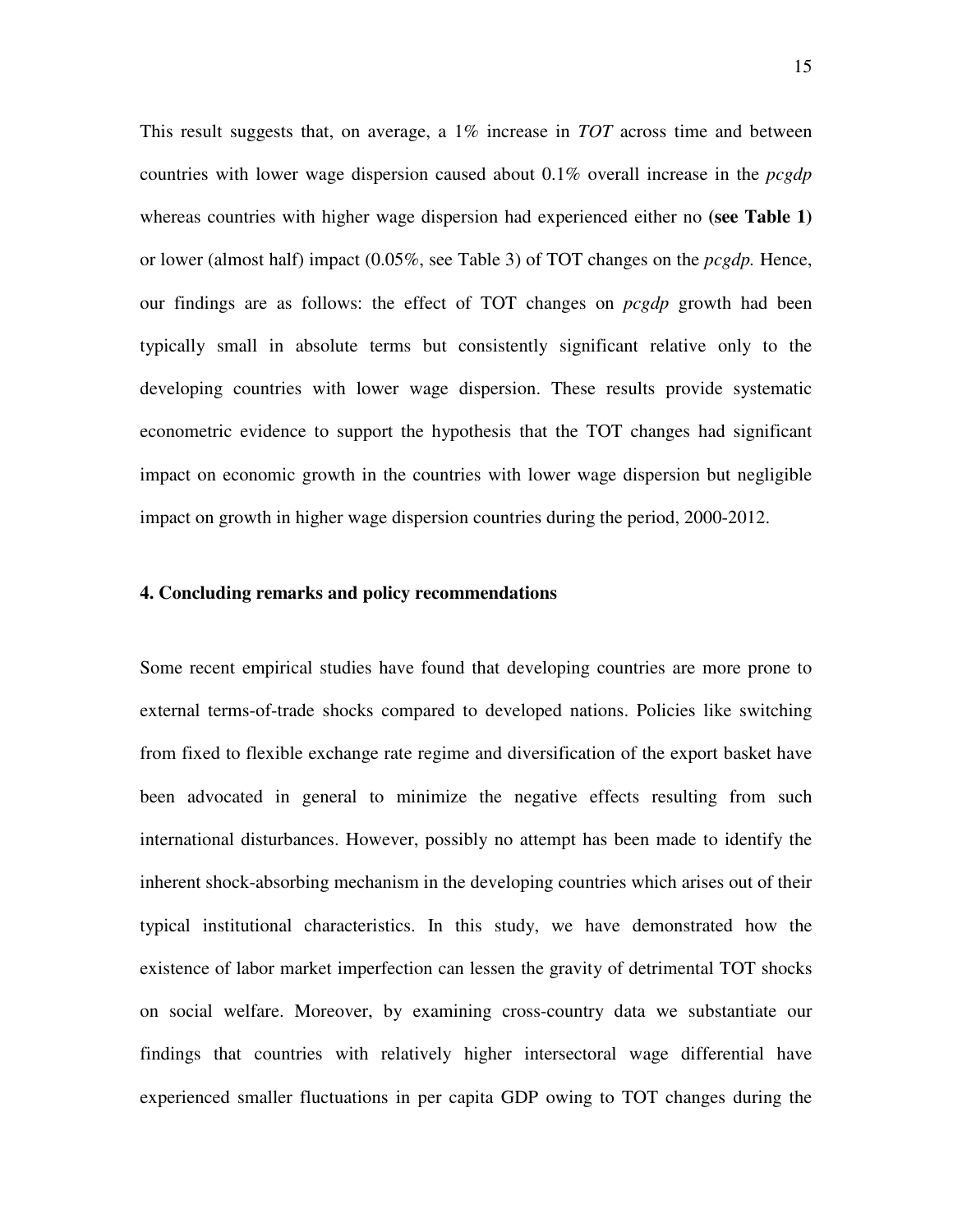period 2000-2012 relative to the other set of countries with smaller wage dispersion. We are of the opinion that the developing countries should not go for labor market reforms because these would impair the effectiveness of their internal shock-absorbing capacity against adverse international price movements.

#### **References:**

Baltagi, B.H., Demetriades, P.O. and Law, S.H. (2009): 'Financial development and openness: Evidence from panel data', *Journal of Development Economics* 89(2), 285- 296.

Baxter, M. and Kouparitsas, M. A. (2006): 'What can account for fluctuations in the terms of trade?', *International Finance* 9(1), 63-86.

Broda, C. (2004): 'Terms of trade and exchange rate regimes in developing countries', *Journal of International Economics* 63(1), 31-58.

Broda, C. and Tille, C. (2003): 'Coping with terms-of-trade shocks in developing countries', *Current Issues in Economics and Finance* 9(11), Federal Reserve Bank of New York.

Chaudhuri, S. and Mukhopadhyay, U. (2014): "Foreign Direct Investment in Developing Countries: A Theoretical Evaluation", *Springer, New Delhi, India*.

Chaudhuri, S. and Mukhopadhyay, U. (2009): "Revisiting the Informal Sector: A General Equilibrium Analysis", Springer, New York.

Edwards, S. and Levy-Yeyati, E. (2003): 'Flexible exchange rates as shock absorbers', *NBER Working Paper 9867*. *Cambridge, MA.*